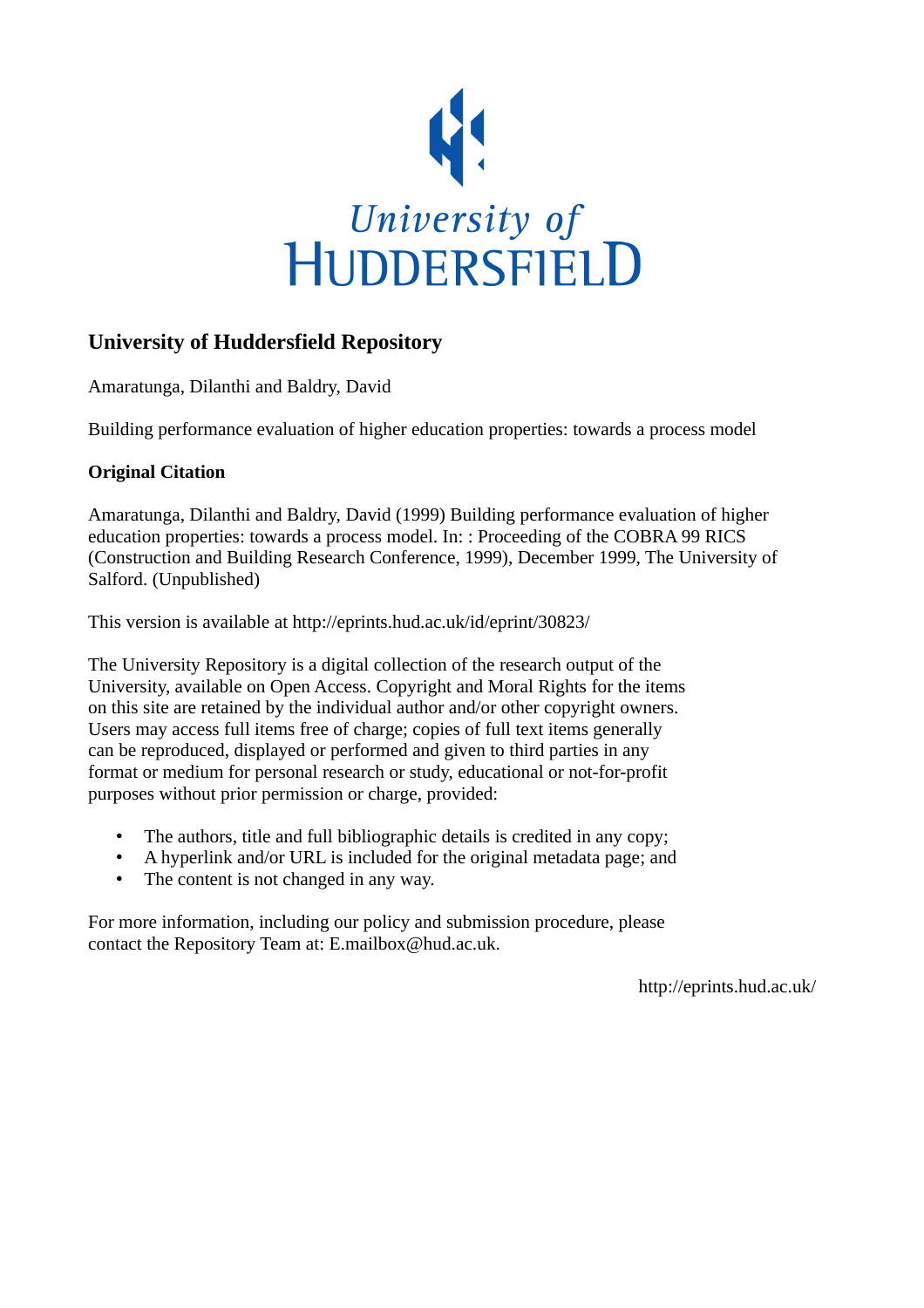# **BUILDING PERFORMANCE EVALUATION IN HIGHER EDUCATION PROPERTIES: TOWARDS A PROCESS MODEL**

**Dilanthi Amaratunga & David Baldry,**  *Research Centre for the Built and Human Environment, School of Construction and Property Management, The University of Salford, UK.* 

#### **Abstract**

The aim of this paper, as a continuation from an initial paper( Amaratunga & Baldry 1998) is to describe the research and the findings to date, including some of the outcomes of a pilot study. The paper also aims to provide a clear understanding of the perceived role of facilities management in higher education institutions and discusses the degree to which user based measurements are used and probes into relationships of satisfaction and dissatisfaction in higher education teaching facilities using content analytical methodologies. It also presents some of the results of statistical tests of association which details where there are relationships among functional performance and behavioural aspects of users whilst there are aspects of their facilities from which they derive some dissatisfaction. The paper concludes by identifying the need for further research before performance measurement in higher education properties may be promoted as an integral part of management practice.

**Key words: Facilities management, Building performance, Higher education properties, Balanced Scorecard** 

### **1 BACKGROUND**

Property is important to all businesses and organisations. The cost of this asset alone, procuring, managing and operating, should make it a resource that is high on the agenda of business managers. This applies to all organisations including universities (Housley 1997). From a business point of view and from a public accountability one, the effective and efficient management and use of the property resource is imperative for all higher education (HE) institutions.

Property of HE institutions, particularly buildings, are facilitators of organisational performance (Barrett 1992). In times of high operating costs, increasing competition, and rising user expectations , organisations must seek to maximise the return on their investment in both facilities and people.

Facilities management (FM) exists to support the core business (Simpson 1996). There is much agreement among researchers and practitioners as to the importance of FM to both manufacturing and service organisational competitiveness and effectiveness, but understanding of FM behaviour in HE establishments, teaching spaces in particular, however, remains relatively undeveloped. To date little data is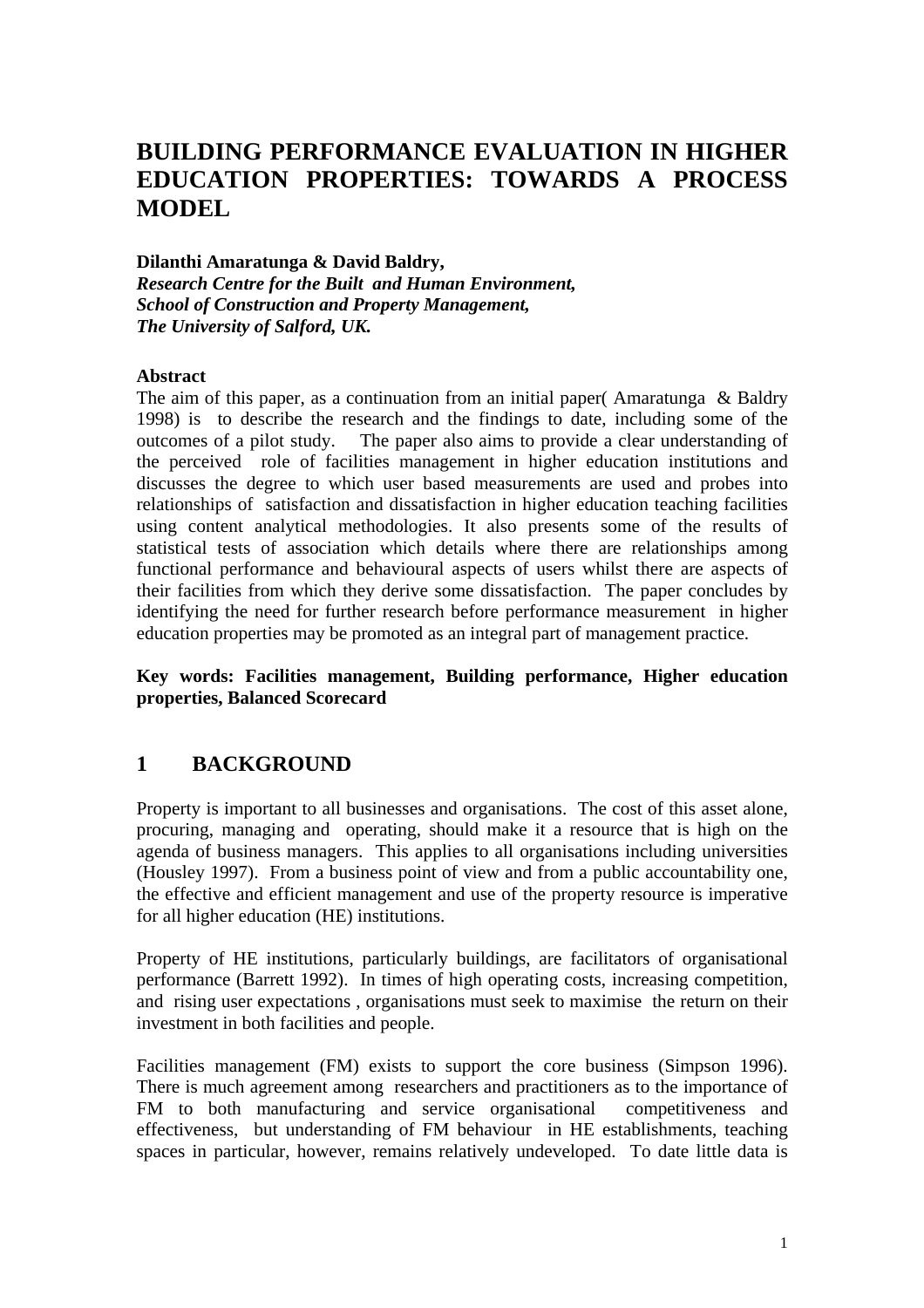available to assess how extensively the use of these techniques has diffused in HE organisations, what factors have influenced their diffusion, and how they affect teaching spaces and overall organisational performance.

The ongoing research from which this paper is drawn attempts to identify critical performance evaluation concepts of facilities and demonstrate how they can be successfully integrated into operations of HE environments so as to attain key organisational objectives. This paper summarises some of the findings of the pilot study which was focused at the exploratory level, to examine finding the practical issues of building performance in HE setting.

### **2 A CONCEPTUAL FRAMEWORK**

#### **2.1 The role and the need for assessment of facilities management performance**

FM can be defined by reference to its nature, scope and role. A number of definitions of FM appear in literature. This project is restricted to making a contribution in the field of assessment of performance of buildings. Therefore, the definition of FM drafted to this project is: *"FM is the provision of a selected range of largely buildingrelated support services to meet core business needs".*

Performance measurement can be defined as the process of quantifying the efficiency and effectiveness of action (Gregory et al 1995). Why should one want to assess the efficiency and effectiveness of action? General management theory supports the need for assessment of performance. The organisation must first be able to measure performance if it is to successfully influence performance (Schwah 1973). It has also long been recognised that performance measures are an integral part of the planning and controlling cycle (Bernard 1962) and managers must have been planning and controlling the deployment of resources since the first organisation was established. Writers have been concerned about the management of performance for a number of years. Gregory and Platts (1995) looked at performance measurement system design, whilst Leob and Buck (1996) suggested a framework for selection of performance measurement systems. More recently, popular writers have spread the word that management should have ways of measuring quality. Bringnall and Ballantine (1996) looked at performance measurement in serviced businesses and Sinclair and Zairi (1995) studied effective process management through performance measurement. Assessment of organisational performance is now officially commended to all (British Quality Foundation 1994).

The broad management need for performance measurement can be interpreted in a FM context. FM is a major cost for most organisations (Becker 1990). For the economic health of the organisation, the senior management on the core side will want to know that the FM is performing well (Simpson 1996). Measuring of performance was one of three essential issues for the effective implementation of a facilities strategy, as cited by Alexander (1996).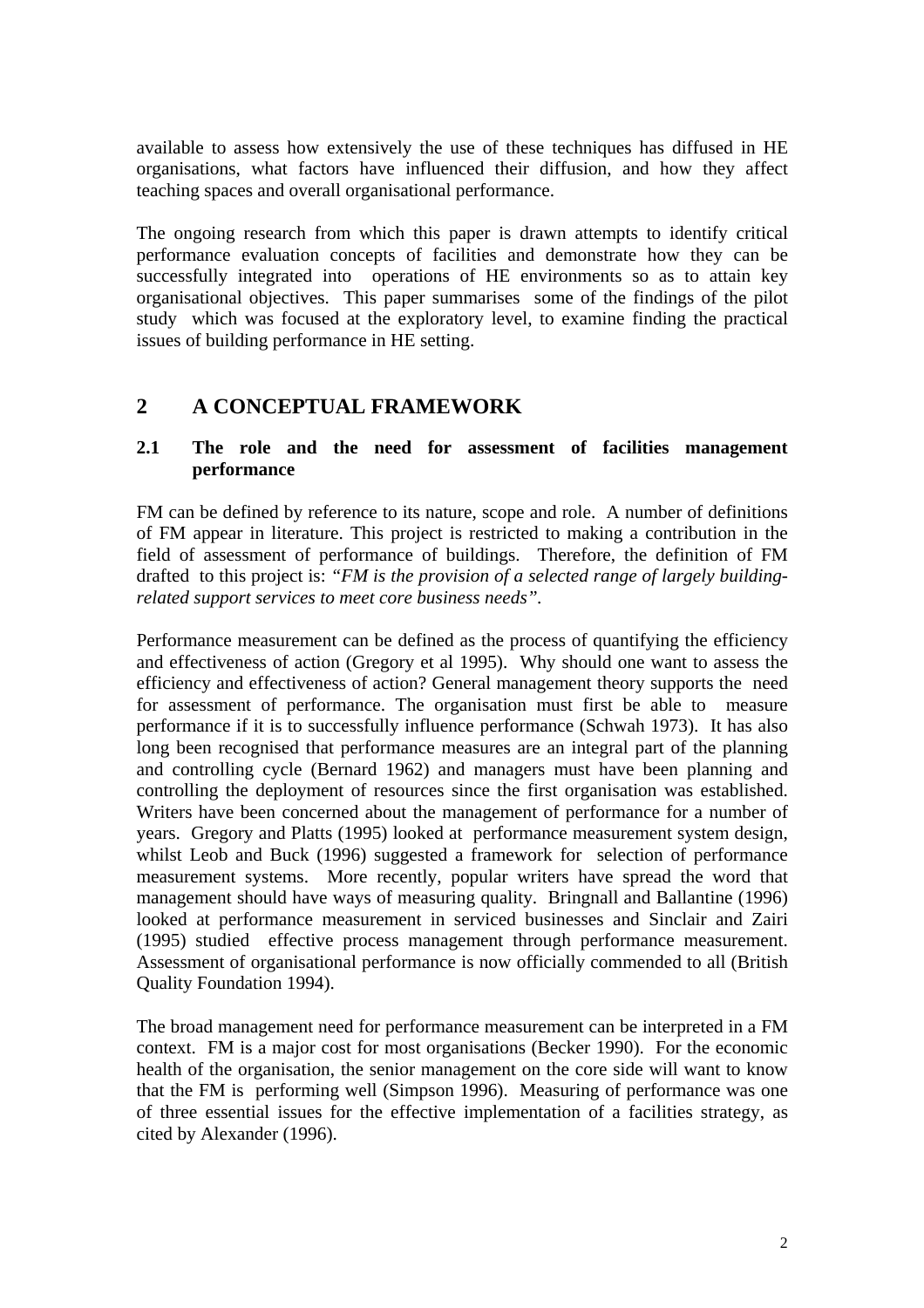### **2.2 Facilities management and building performance**

With the emergence of FM, buildings were seen more as an enabler to core business activities (Nutt 1992). One of the major roles of FM in any organisation is to assess the ongoing quality of the facility and improve the physical building and environment, eliminate the constraints imposed by the building environment on the working practice/productivity, and manage the built environment to cope with the rapidly changing business environment (Owen 1995). How do organisations know if their facilities are supporting organisational goals and user requirements? The key is to introduce regular building appraisals (Barrett 1994). However, in most organisations, building appraisal methods are not very well developed. Organisations that are relatively good at managing the rest of their assets often have very little information concerning the performance of their buildings (Barrett 1994). Such information enables necessary control actions at all management levels to ameliorate the lack of effectiveness of the organisation if the facilities performance is not satisfactory. There is also an increasing awareness substantiated by the growing body of research (Lynch et al 1991 and Peters 1989) that there is a direct link between the quality of the workplace and the effect it has on the performance of its users. Oshaghemi (1997) stated that university employees , teachers in particular, show wide variations in the satisfaction they enjoy from organisational facilities which exist to enable them to carry out their tasks satisfactorily.

### **2.3 Financial and non-financial measures and the "balance"**

Ten years ago little mention of non-financial performance would have been made in organisational assessments (Neely 1999). Recently, however, some organisations have been more explicit about the link between financial and non-financial dimensions of performance. The notion of balance, perhaps most neatly encapsulated by Kaplan and Norton's Balanced Scorecard (Kaplan et al 1992), is widely accepted. Lingle and Schiemann (1996) have discovered that organisations which excell in their industry distinguish themselves by balancing financial and non-financial measurements, linking strategic measures to operational measures, updating their strategic scorecard regularly, and clearly communicating measures and progress to all employees.

The balanced scorecard integrates traditional financial measures with operational and softer customer and staff issues, which are vital to growth and long-term competitiveness. The balanced scorecard allows managers to look at the business from four important perspectives and provides the answer to four basic questions (Figure 1).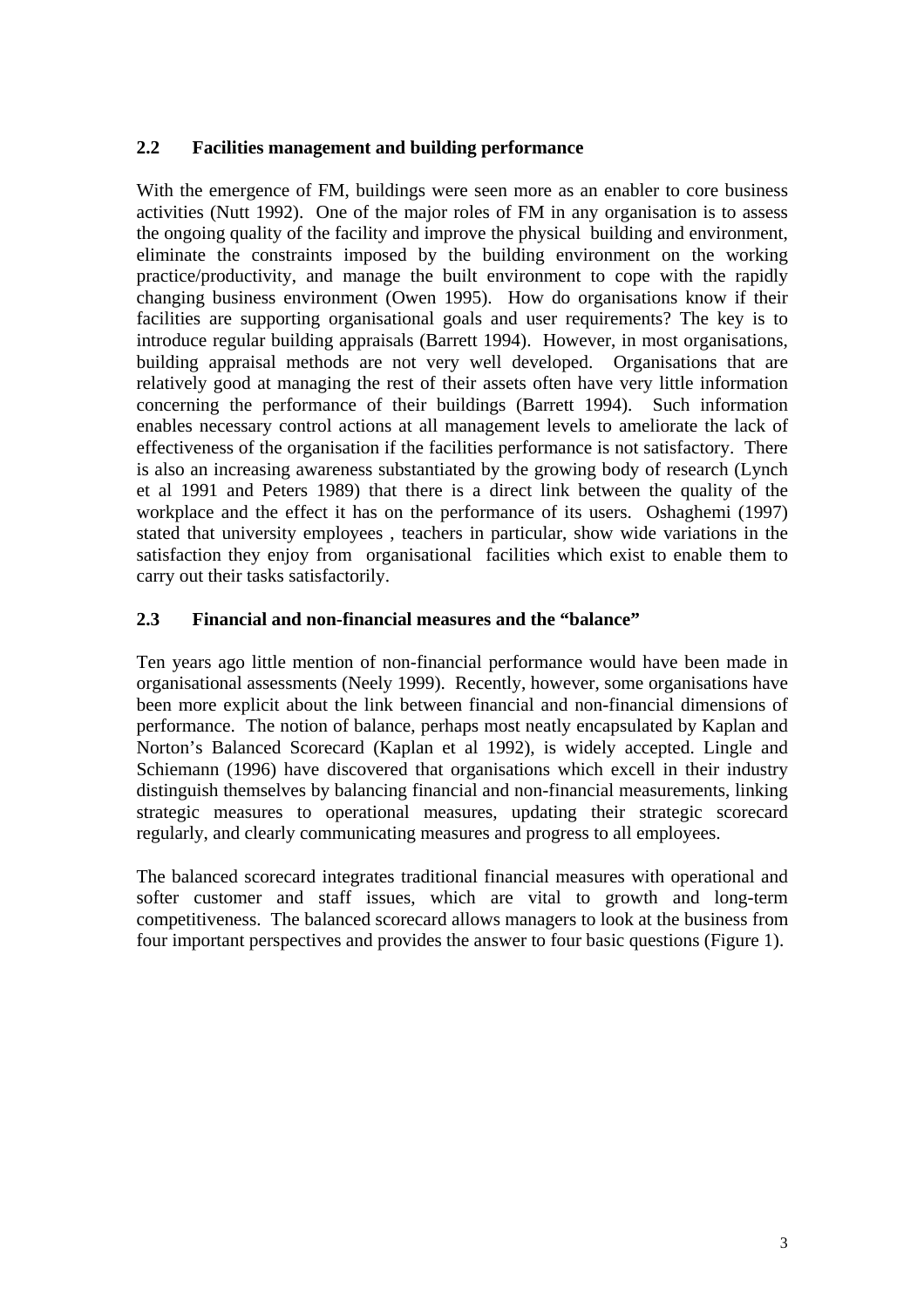



### **2.3.1 Applicability of "balanced scorecard" to higher education environment**

In order to truly provide 'value for money', HE institutions need a better understanding of how the interaction between people, buildings and the organisation influences the delivery of organisational goals. This requires a more sophisticated assessment of performance than the fairly crude quantitative indices or the purely aesthetic, qualitative judgements which tend to be the norm. Consistent with Kaplan and Norton's 'balanced scorecard' which measures performance of core-business, the following framework was developed to measure FM provision in HE in accordance within the scope of research. It looks at the four perspectives described in Kaplan's scorecard, within the FM provision (Figure 2).

|                   | <b>Customer</b> $\longrightarrow$ How do the building users see us?                             |  |  |  |  |  |
|-------------------|-------------------------------------------------------------------------------------------------|--|--|--|--|--|
|                   | <b>Financial</b> How is the FM function managed to the best value?                              |  |  |  |  |  |
|                   | <b>Operational</b> How efficient and effective is the delivery of FM<br>services?               |  |  |  |  |  |
| <b>Innovation</b> | How does the FM function continue to improve and<br>assist the core business in creating value? |  |  |  |  |  |
|                   | <b>Figure 2 – FM Balanced scorecard</b>                                                         |  |  |  |  |  |

### **2.4 Building performance and higher educational buildings**

Building performance measures would appear not be a common activity in HE buildings, particularly when compared to either public sector hospitals or private sector offices (Wood et al 1996). The recent expansion in student intake combined with financial cutbacks has revealed to many institutions the functional shortcomings of their buildings. The need to understand the part played by buildings, teaching spaces in particular, in delivering the goals of a complex modern HE establishment has never been greater. This has been recognised by the requirement of the university funding body, the Higher Education Funding Council for England, that HE establishments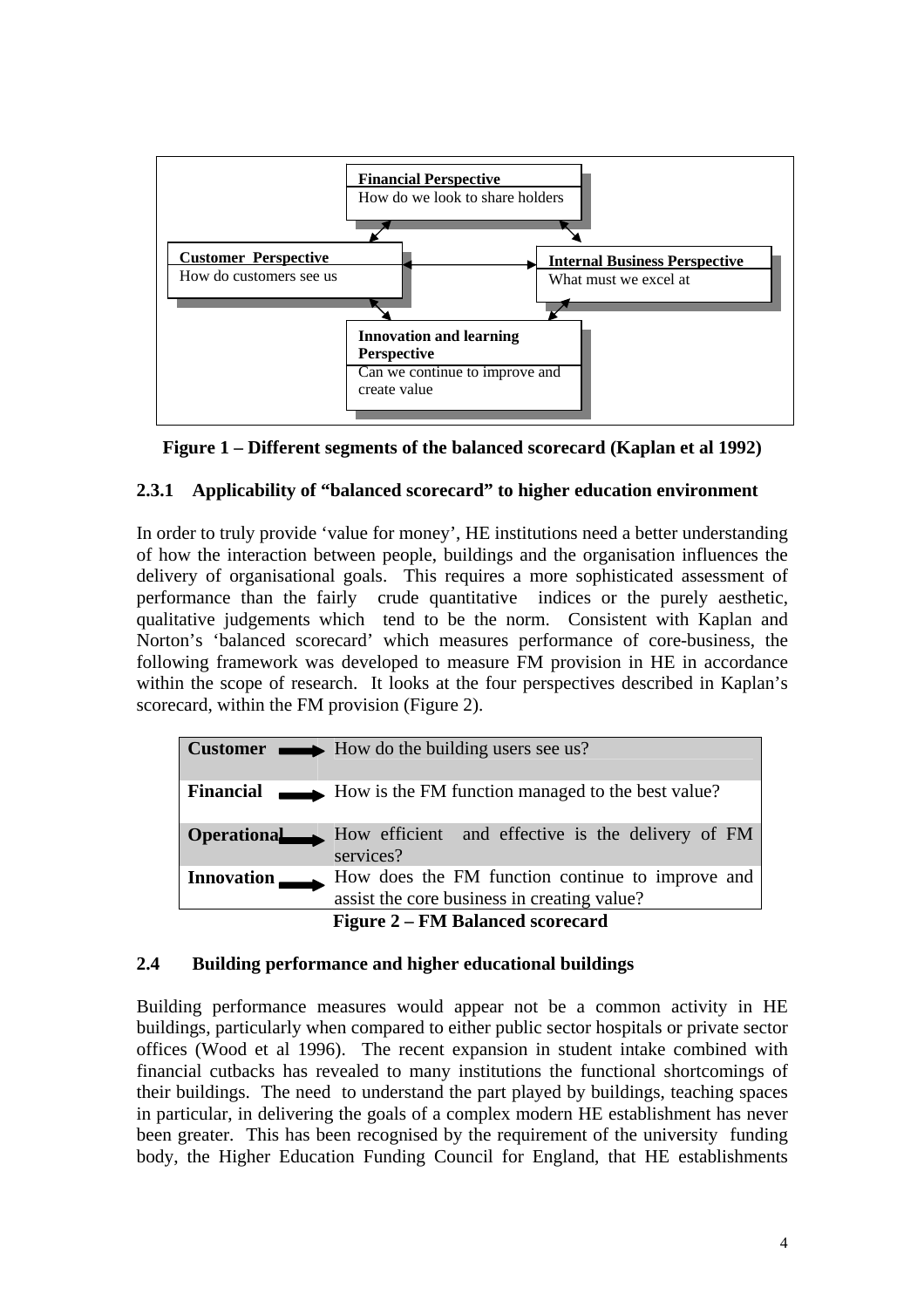should integrate buildings into their plans rather than "in many cases limit their consideration of estate matters to a list of projects they wish to pursue" (HEFCE 1992).

### **2.4.1 Applicability of balanced scorecard**

A focus on operations rather than financial results has developed in recent years and several research studies (Cooper and Kaplan 1991) have found that many organisations' information systems include non-financial measures. They further commended that companies introduce many operational, non-financial measures and attempt to reconcile and integrate their financial and operational performance measurement systems. The applicability of such an environment in HE will be examined in order to establish a link between financial and non-financial measures as described in 3.3.1.

### **3.0 THE RESEARCH METHODOLOGY**

A study was made of the various research methodologies in order to select a suitable approach and the nature of the research and the involvement of both qualitative and quantitative data point to the use of case study methodology. According to Yin (1994) this approach is ideally suited for areas where knowledge building is in its formative stages with few prior studies to build on. As the exploratory level of the research project, this pilot case described in this paper will focus on finding the practical issues of building performance measurement in HE setting. It will also help:

- ♦ to refine the data collection plans with respect to both context of the data and the procedures to be followed thereafter (Yin 1994);
- ♦ as an initial attempt towards making some contribution to the research in question;
- $\bullet$  to test the interviewing method (Gibbs 1997);
- ♦ to set more workable questionnaires in the future work based on the feedback in the context of the current questionnaires.

The inquiry for the pilot case is less focused than the ultimate data collection plan. This information can be used in parallel with the ongoing review of literature, so that the final research design can be informed both by prevailing theories and by a fresh set of empirical observation.

### **4.0 PILOT CASE**

The case referred to in this study is a building situated within the University of Salford, UK known as the Centenary Building. It was purpose built, and is a four story building. It was the joint winner of the Royal Institute of British Architect's Education Award and the Stirling Prize for architecture.

Initially, the brief for the building was to house the schools of Electronic Engineering and Industrial Design. The university decided to exchange departments during the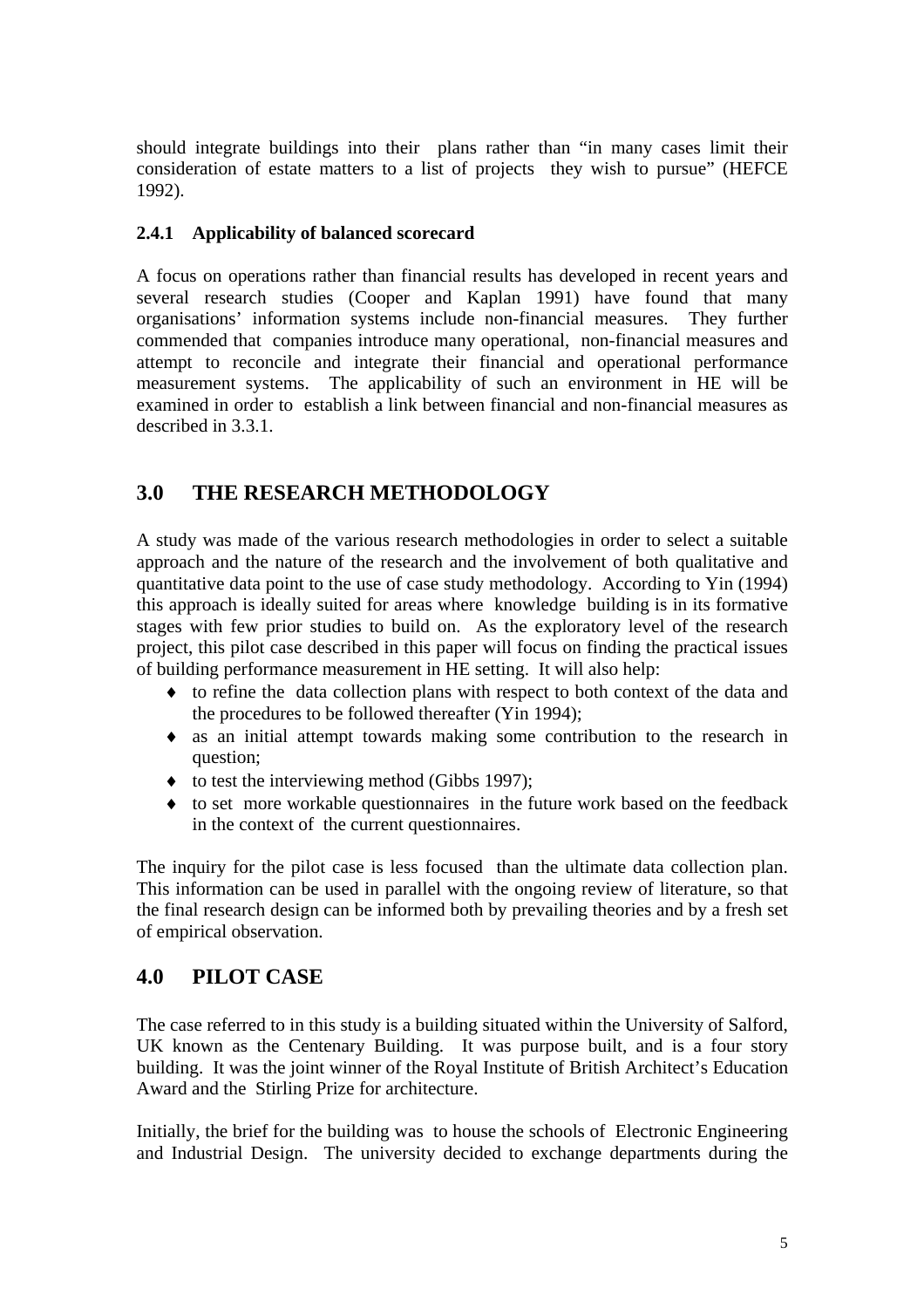construction period and the final user is the Faculty of Art and Design Technology. The Faculty of Art and Design Technology comprises of three departments: Department of Design and Creative Technology, Department of Design Practice and Department of Visual Culture, out of which the first 2 are located within the concerned building. At the time of the study, there were 34 in the faculty staff and nearly 620 students. The sample of students investigated covered undergraduates of Design Studies (year one and two), Spatial Design (year two) and the sample of staff members covered demonstrators, Lecturers and members of support staff. Also the initial study comprised of a sample of 60 students and 20 staff.

#### **4.1 Selection of Post-occupancy evaluation in the light of the case**

Post-occupancy evaluation (POE) can be defined as the process of undertaking a comprehensive evaluation of a building and implies a systematic, research based approach to considering the 'fit' between the building, the users and the organisation (Preiser et al 1988). Interest in POEs has increased significantly in recent years, although anecdotal evidence would suggest that it is a far more mainstream activity in the USA, Australia and some European countries than it is in the UK (Wood et al 1996).

POEs look at complex interactions in the real world hence are 'social' rather than 'pure' science (Wood et al 1996). Nevertheless, the range of methods employed in the case gave the opportunity to collect both qualitative and quantitative data. This pilot case concentrated on user perceptions and they were captured in ways that provided both qualitative and quantitative data. No attempt was made in this exercise to measure physical working conditions as a motivator, which has been cited as linked to either or both job satisfaction/happiness and environment. This is a complex issue, particularly in an area like HE.

### **4.2 Choice of methods**

Because the matters under investigation were complex, several techniques in common use were employed in the POE. The data at the organisational level was collected by interviews with the senior administration. The individual level data was collected by gathering the views of employees, students and other users. Constituents other than senior management may be the best source to overcome the potential for bias (Flynn et al 1994). Questionnaires to users was the key research tool in this phase for inquiry purposes. In addition, observing physical traces (Gillian 1994, Finch 1992), observing environmental behaviour (Zeisel 1984, Waddington 1994), studying of relevant documentation (Foster 1994) were all used in the field. Documentary evidence was also sought to back up interview information regarding the dissemination of the organisation, cost information and FM and building performance measurement procedures.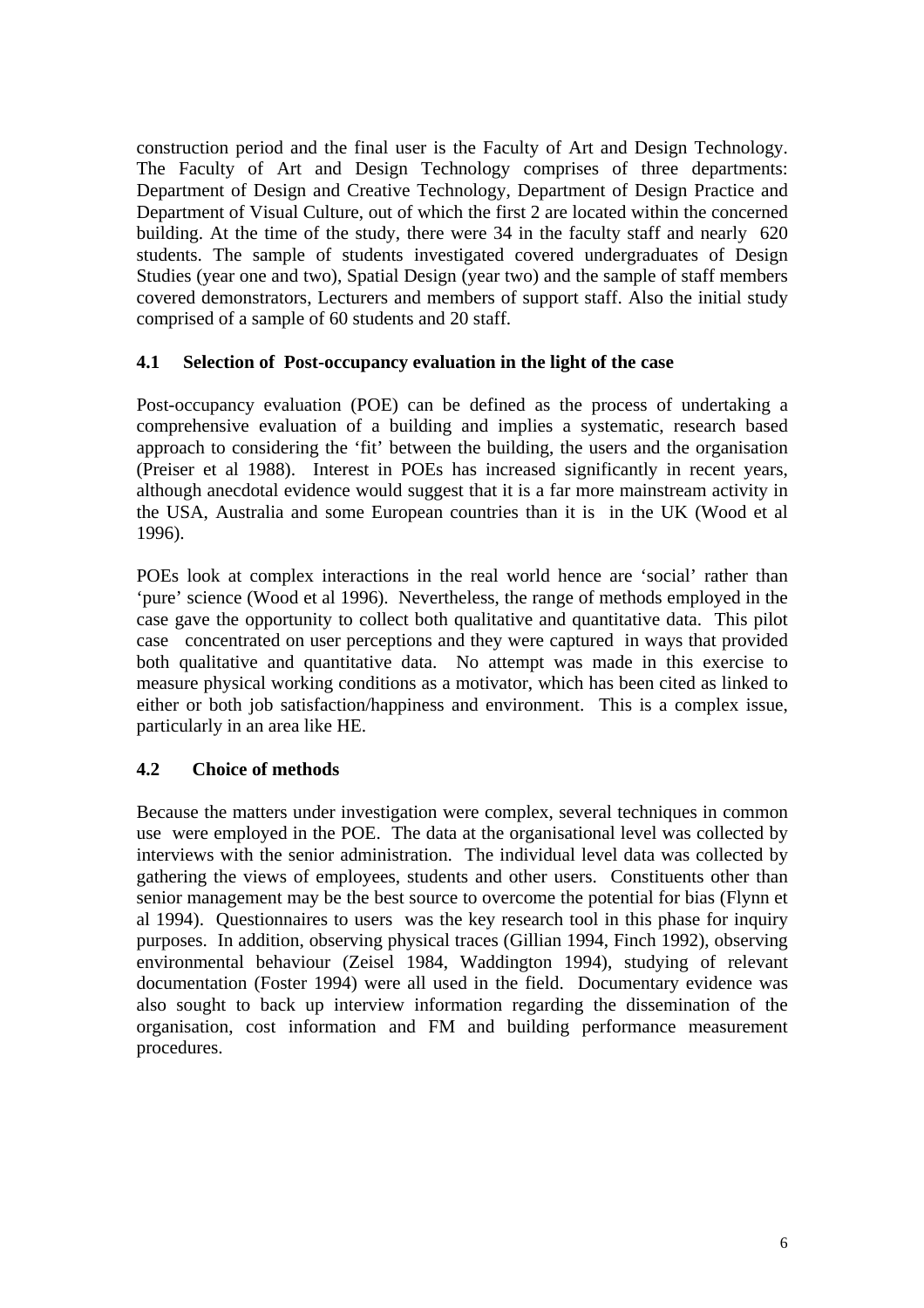# **5.0 RESULTS AND MAJOR ISSUES**

A framework was established to ensure POE measurements related to the building performance concept, ensuring their validity as performance measures. These relate to functional, financial, technical and behavioural performance. Data collection instruments were prepared to collect information on user perceptions of building facilities based on the above framework. The response rate was encouraging and the results will be used to suggest issues for further investigation.

Due to the scope of the pilot case, the quantitative analysis was carried out subject to some limitations. The measures used in the analysis were adopted from the factors pointed out in the literature. The elements in the study are consistent with findings on the measurement of POE (Preiser et al 1988, Barrett 1992, Wood 1996 and Aldridge et al 1998). In order to measure the level of satisfaction of users (staff and students), a measure which is suitable for assessing satisfaction of other categories of users in other types of buildings was used. Individual questionnaire items were used to construct the scales in the analysis.

Respondents were required to indicate:

- ♦ An estimate of how much time they spend in each type of teaching spaces;
- ♦ The quality of teaching spaces in terms of their functionality;
- ♦ The quality of teaching spaces in terms of their technical performance;
- ♦ Behavioural responses in each type of teaching space;
- ♦ Assessments of provided statements in terms of the level of expectations and what has already been provided.

### **5.1 Expectations of users**

Even though it is difficult to address the majority of findings in a presentation, every attempt was taken to address at least some of the major issues.

### **5.1.1 Functional performance**

Functional elements deal with the fit between the building and its activities, and how well they directly support the activities within it, whilst being responsive to the specific needs of the organisation and its occupants, both qualitatively and quantitatively. To provide an indication of expectations of users on the functional performance of a teaching facility, the respondents were asked to rate the importance on a five point Likert scale (1=strongly disagree to 5=strongly agree). The responses reporting a value of 4 or 5 on the variables are labelled 'high practice', and those reporting a value of 1 or 2 are labelled 'low practice'. Respondents rating with a value of 3 are discarded in the analysis in taking any specific conclusion to eliminate any ambiguity concerning their status. Statistical analysis (using SPSS version 8.0) was conducted in order to find any appropriate relationships. From the responses received, the majority of users have thoughts on the functional performance of their facilities. Some of the findings are summarised in Table 1.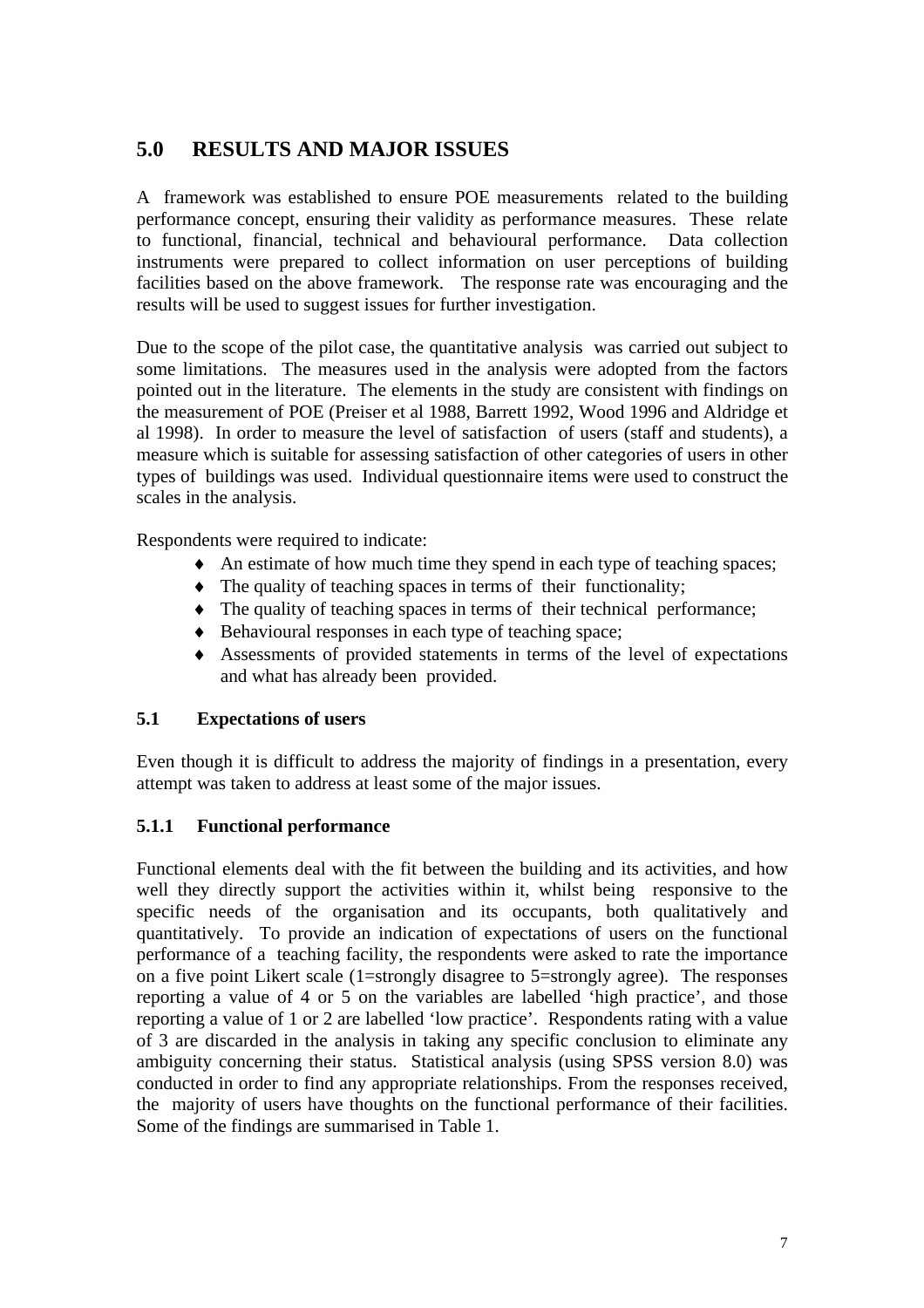|                                                      | <b>Expectations – Staff</b> |      |       | <b>Expectations - Students</b> |              |      |       |      |
|------------------------------------------------------|-----------------------------|------|-------|--------------------------------|--------------|------|-------|------|
| <b>Functional Performance of Teaching Spaces</b>     | Mea                         | S.D. | High  | Low                            | Mea          | S.D. | High  | Low  |
| .                                                    | n                           |      | Prac  | Prac                           | $\mathbf n$  |      | Prac  | Prac |
|                                                      | <b>Score</b>                |      | tice  | tice                           | <b>Score</b> |      | tice  | tice |
| Provision of various services including cleaning     | 4.14                        | .69  | 85.7% | 0%                             | 4.09         | .91  | 77.2  | 7%   |
| and maintenance, is managed well to retain a         |                             |      |       |                                |              |      |       |      |
| good level of services (S7F1)                        |                             |      |       |                                |              |      |       |      |
| The management/administration should consider        | 4.14                        | .38  | 100%  | 0%                             | 4.00         | .98  | 70.1% | 3.5% |
| the 'Teaching Spaces' are functionally               |                             |      |       |                                |              |      |       |      |
| appropriate, where extraordinary flexibility for     |                             |      |       |                                |              |      |       |      |
| adaptation to changing needs should be part of       |                             |      |       |                                |              |      |       |      |
| the building program and design concept (S7F2)       |                             |      |       |                                |              |      |       |      |
| It provides space and spaces for its occupants and   | 4.29                        | .49  | 100%  | $0\%$                          | 3.98         | .74  | 75.5% | 5.3% |
| the activities they carry out in the building (S7F4) |                             |      |       |                                |              |      |       |      |
| It allows and aids (and where necessary inhibit)     | 4.14                        | .69  | 85.7% | $0\%$                          |              |      |       |      |
| exit and entry of people and the various goods       |                             |      |       |                                |              |      |       |      |
| and tools they use, to, from and among those         |                             |      |       |                                |              |      |       |      |
| spaces (S7F5)                                        |                             |      |       |                                |              |      |       |      |
| It avoids putting occupants, visitors and passers-   | 4.71                        | .49  | 100%  | 0%                             | 4.02         | 1.08 | 70.2% | 5.3% |
| by at risk (S7F7)                                    |                             |      |       |                                |              |      |       |      |

**Table 1 – Expectations on functional performance** 

The staff appear to be generally satisfied with the functionality of their teaching spaces with mean scores in all greater than four. 100% of staff (with 4.29 means score  $\&$  .49 S.D.) and 75.5% of students (3.98 mean score  $\&$  .74 S.D.) seems to be satisfied with the teaching space provision within the building. This is an encouraging sign as most writers on FM strongly emphasise the necessity of satisfaction of customers with their working space (Preiser et al 988, Becker 1990, Barrett 1992). It was found that 100% of staff (4.14 mean score & .38 S.D.) agreed with the appropriateness of the building performance evaluation programme for its teaching spaces, while 70.1% of students  $(4.00 \text{ mean score} \& .98 \text{ S.D.})$  suggested the same. These results have prompted the writers to postulate the importance of FM as a major issue to improve quality of the facility in rapidly changing competitive environments.

### **5.1.2 Personal perceptions on the facility**

It is important to look into possible links between occupants' activities and satisfaction with the physical environment. Such behavioural aspects deal with the perceptions and psychological needs of the users and how they interact with the facility, as there is undoubtedly an association between the performance and behaviour of the users and the effectiveness of the building they occupy. Table 2 summarises mean scores and S.D.s of some of the personal perceptions of the facility.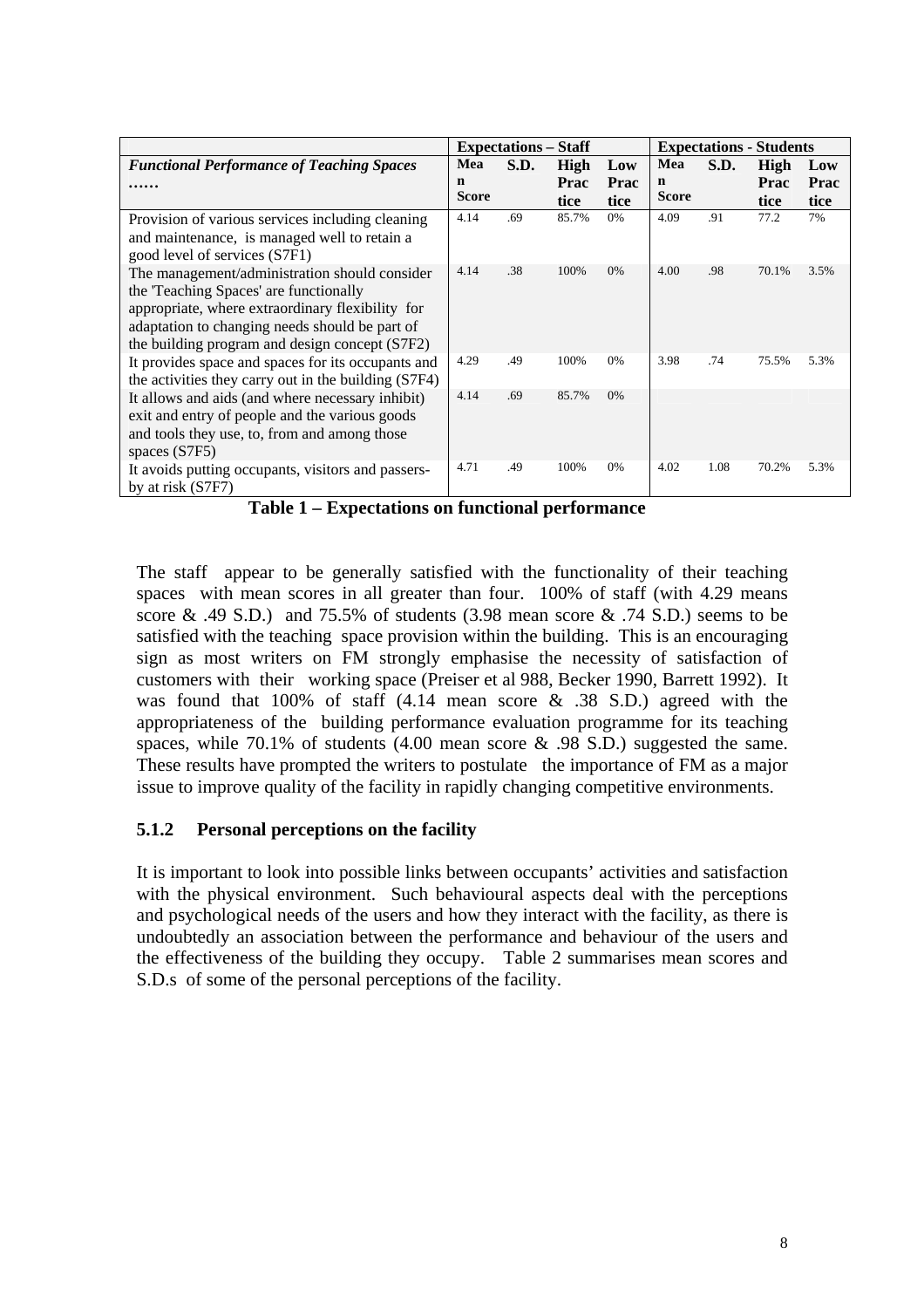|                                                                                                       | <b>Expectations – Staff</b> |      |                      |                     | <b>Expectations - Students</b> |      |                      |                     |
|-------------------------------------------------------------------------------------------------------|-----------------------------|------|----------------------|---------------------|--------------------------------|------|----------------------|---------------------|
| <b>Behavioural aspects of Teaching Spaces</b>                                                         | Mea<br>n<br><b>Score</b>    | S.D. | High<br>Prac<br>tice | Low<br>Prac<br>tice | Mea<br>$\mathbf n$<br>Score    | S.D. | High<br>Prac<br>tice | Low<br>Prac<br>tice |
| Increase opportunities for individual choice<br>(S10B1)                                               | 3.86                        | .69  | 71.4%                | $0\%$               | 4.49                           | 3.96 | 68.4%                | 8.8%                |
| Encourage personal independence (S10B2)                                                               | 3.71                        | .76  | 52.7%                | 0%                  | 4.11                           | .84  | 77.2%                | 3.5%                |
| Reinforce the individual level of competency<br>(S10B3)                                               | 3.43                        | .98  | 42.9%                | 14.3%               | 3.82                           | .78  | 73.7%                | 7.0%                |
| Improve comprehensive and orientation (S10B6)                                                         | 3.67                        | .82  | 42.9%                | 0%                  | 3.84                           | .94  | 63.2%                | 5.3%                |
| Encourage social interaction (S10B7)                                                                  | 4.14                        | .69  | 85.7%                | 0%                  | 4.11                           | .86  | 82.5%                | 7.0%                |
| Stimulate participation (S10B8)                                                                       | 4.00                        | .82  | 71.5%                | 0%                  | 3.98                           | .74  | 71.9%                | 0%                  |
| Provide individual privacy (S10B9)                                                                    | 4.00                        | 1.00 | 57.2%                | 0%                  | 3.89                           | .88  | 70.2%                | 7%                  |
| Reduce distractions and conflicts (S10B10)                                                            | 4.00                        | 1.15 | 71.5%                | 14.3%               | 3.95                           | .85  | 68.4%                | 3.5%                |
| Provide a safe environment (S10B11)                                                                   | 4.14                        | 1.07 | 57.1%                | 0%                  | 4.02                           | .90  | 71.9%                | 5.3%                |
| Plan for growth and change (S10B12)                                                                   | 4.29                        | .95  | 71.4%                | 0%                  | 4.07                           | .73  | 77.2%                | 0%                  |
| User's interests and well being are protected<br>$(S10B15)$ .                                         | 3.86                        | 1.07 | 71.5%                | 14.3%               | 4.02                           | .90  | 71.9%                | 5.3%                |
| Users feel that they are of prime importance in<br>the provision of support services (S10B16)         | 4.00                        | 1.00 | 57.2%                | 0%                  | 4.61                           | 5.50 | 66.7%                | 1.8%                |
| It provides a suitable physiological environment<br>for those occupiers and their activities (S10B17) | 4.00                        | .82  | 71.5%                | 0%                  | 3.89                           | .82  | 64.9%                | 1.8%                |

**Table 2 – Issues on behavioural performance** 

The mean scores for each aspect ranges from 4.29 to 3.43 in the case of staff and it is 4.61 to 3.82 for students. Though there is a slightly higher S.D., the results shows the opportunities for individual choice, stimulation of participation, reduction in distractions and conflicts, growth and change, have scored high majority, whilst improvements of comprehensive orientation score low. Although provision of suitable physiological environment obtains a high value among staff (4.00 mean score & .82 S.D.), it has a low value among students (3.89 mean score & .82 S.D.). From the statistics provided in tables  $1 \& 2$ , therefore, it is evident that one needs to qualify the picture of satisfied users, which general measures of functional performance and behavioural responses tend to convey (Becker 1990, Zeisel 1984, Oshagbemi 1999)

### **5.2 Relationships among variables**

In finding some relationships/associations among behavioural issues and functional performance, the study uses correlation coefficients. The correlation coefficient is most useful from the quantitative point of view for discovering whether a pair of variables is possibly linearly related. Due to the small sample size involved in the analysis of staff responses, the Spearman coefficient of correlation (non-parametric test) was chosen as it measures the strength of the linear relationship between the variables. Pearson correlation is used to analyse the relationships among the responses of the students as it is found to be normal approximately. Accordingly, it is assumed that both groups are sufficient enough to make 'r' (correlation coefficient) reliable, a value of 'r' closer to zero will lead to a conclusion that the variables are not linearly related, whereas a value closer to one in magnitude shows that they are strongly linearly related. An intermediate value in the neighbourhood 0.5 would represent a fairly weak, but possibly useful, linear relationship among the variables.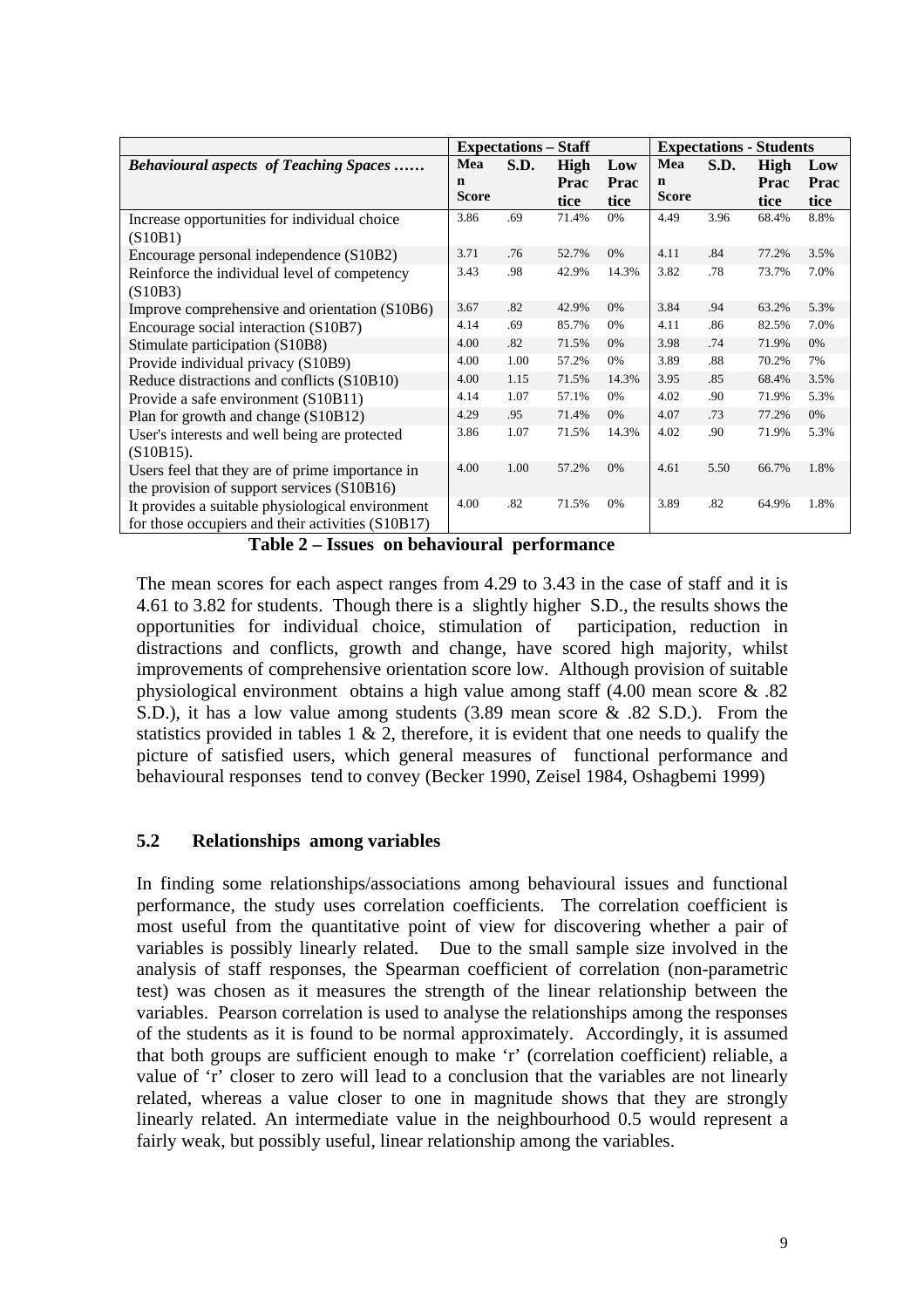The comparison brings out similarities and differences among the function of the facility and in the type of users for each dimension. In doing so, the study expects to explore critical dimensions of the FM process in performance measurement perspective. The correlation matrix (for both students and staff) in Table 3 covers correlation between the selected variables listed out.

|                                                                         | <b>Pearson's (Parametric)</b><br><b>Correlation - Students</b> |              |              | Spearman's (Non-parametric)<br><b>Correlation - Staff</b> |             |             |  |  |
|-------------------------------------------------------------------------|----------------------------------------------------------------|--------------|--------------|-----------------------------------------------------------|-------------|-------------|--|--|
| <b>Variables</b>                                                        | <b>S7F1</b>                                                    | <b>S7F2</b>  | <b>S7F4</b>  | <b>S7F1</b>                                               | <b>S7F2</b> | <b>S7F4</b> |  |  |
| <b>S10B1</b>                                                            | $r = -.027$                                                    | $r = -.005$  | $r = .112$   | $r = .411$                                                | $r = .114$  | $r = .617$  |  |  |
|                                                                         | $p = 842$                                                      | $p = .973$   | $p = 407$    | $p = .360$                                                | $p = .808$  | $p = .140$  |  |  |
| <b>S10B2</b>                                                            | $r = .548**$                                                   | $r = .477**$ | $r = .375**$ | $r = .086$                                                | $r = -.441$ | $r = .171$  |  |  |
|                                                                         | $p = .000$                                                     | $p = .000$   | $p = .004$   | $p = .854$                                                | $p = .322$  | $p = .714$  |  |  |
| <b>S10B3</b>                                                            | $r = .448**$                                                   | $r = .372**$ | $r = .394**$ | $r = -.094$                                               | $r = -.214$ | $r = .331$  |  |  |
|                                                                         | $p = .000$                                                     | $p = .004$   | $p = .002$   | $p = .841$                                                | $p = .645$  | $p = .468$  |  |  |
| <b>S10B6</b>                                                            | $r = .287*$                                                    | $r = .271*$  | $r = .379**$ | $r = .533$                                                | $r = .283$  | $r = .783$  |  |  |
|                                                                         | $p = .030$                                                     | $p = .042$   | $p = .004$   | $p = .276$                                                | $p = .587$  | $p = .066$  |  |  |
| <b>S10B7</b>                                                            | $r = .307*$                                                    | $r = .254$   | $r = .394**$ | $r = .322$                                                | $r = -114$  | $r = .353$  |  |  |
|                                                                         | $p = .020$                                                     | $p = .057$   | $p = .002$   | $p = .481$                                                | $p = .808$  | $p = 438$   |  |  |
| <b>S10B8</b>                                                            | $r = .555**$                                                   | $r = .440**$ | $r = .516**$ | $r = .580$                                                | $r = .000$  | $r = .418$  |  |  |
|                                                                         | $p = .000$                                                     | $p = .01$    | $p = .000$   | $p = .235$                                                | $p = 1.000$ | $p = .350$  |  |  |
| <b>S10B9</b>                                                            | $r = .479**$                                                   | $r = .413**$ | $r = .515**$ | $r = .516$                                                | $r = .441$  | $r = .683$  |  |  |
|                                                                         | $p = .000$                                                     | $p = .001$   | $p = .000$   | $p = .235$                                                | $p = .322$  | $p = .091$  |  |  |
| <b>S10B10</b>                                                           | $r = .419**$                                                   | $r = .511**$ | $r = .533**$ | $r = .710$                                                | $r = .428$  | $r = .663$  |  |  |
|                                                                         | $p = .001$                                                     | $p = .000$   | $p = .000$   | $p = .074$                                                | $p = .338$  | $p = 105$   |  |  |
| <b>S10B12</b>                                                           | $r = .528**$                                                   | $r = .399**$ | $r = .464**$ | $r = .511$                                                | $r = .342$  | $r = .529$  |  |  |
|                                                                         | $p = .000$                                                     | $p = .002$   | $p = .000$   | $p = .241$                                                | $p = .453$  | $p = .222$  |  |  |
| <b>S10B15</b>                                                           | $r = .391**$                                                   | $r = .304*$  | $r = .375**$ | $r = .626$                                                | $r = .535$  | $r = .828*$ |  |  |
|                                                                         | $p = .003$                                                     | $p = .021$   | $p = .004$   | $p = .132$                                                | $p = .216$  | $p = 0.021$ |  |  |
| <b>S10B16</b>                                                           | $r = .196$                                                     | $r = .056$   | $r = .256$   | $r = .732$                                                | $r = .441$  | $r = .683$  |  |  |
|                                                                         | $p = .145$                                                     | $p = .678$   | $p = .055$   | $p = .062$                                                | $p = .322$  | $p = .091$  |  |  |
| <b>S10B17</b>                                                           | $r = .516**$                                                   | $r = .423**$ | $r = .526**$ | $r = .000$                                                | $r = .000$  | $r = .418$  |  |  |
|                                                                         | $p = .000$                                                     | $p = .001$   | $p = .000$   | $p = 1.00$                                                | $p = 1.000$ | $p = .350$  |  |  |
| <b>Notes</b>                                                            |                                                                |              |              |                                                           |             |             |  |  |
| * = Correlation is significant at the 0.05 level (0.05 $\geq p$ *)      |                                                                |              |              |                                                           |             |             |  |  |
| ** = Correlation is significant at the 0.01 level (0.01 $\geq p^{**}$ ) |                                                                |              |              |                                                           |             |             |  |  |
| The test of differences were all two-tailed probability tests.          |                                                                |              |              |                                                           |             |             |  |  |
|                                                                         |                                                                |              |              |                                                           |             |             |  |  |
| For variable interpretations – refer tables 1 & 2                       |                                                                |              |              |                                                           |             |             |  |  |

**Table 3 – Associations among behavioural and functional perspectives – Students and Staff** 

While it would probably be true to say that users appear to be generally satisfied with their teaching facility, the information on table 3 shows aspects of perceptions with which they are dissatisfied. From the table it can be seen very clearly that without any exception, the relationships among students were higher than the corresponding relationships among the staff. One conclusion from table 3, therefore, is that, in general, staff are less satisfied with their facilities from their behavioural point of view. A look at Table 3 will show that there is only one out of thirty six relationships of staff's perceptions where significant statistical differences exist, where as it is twenty nine among the students. It is interesting to know that students derive more satisfaction from their teaching facilities than staff, although it is probable that staff do not occupy the teaching spaces for as long as students.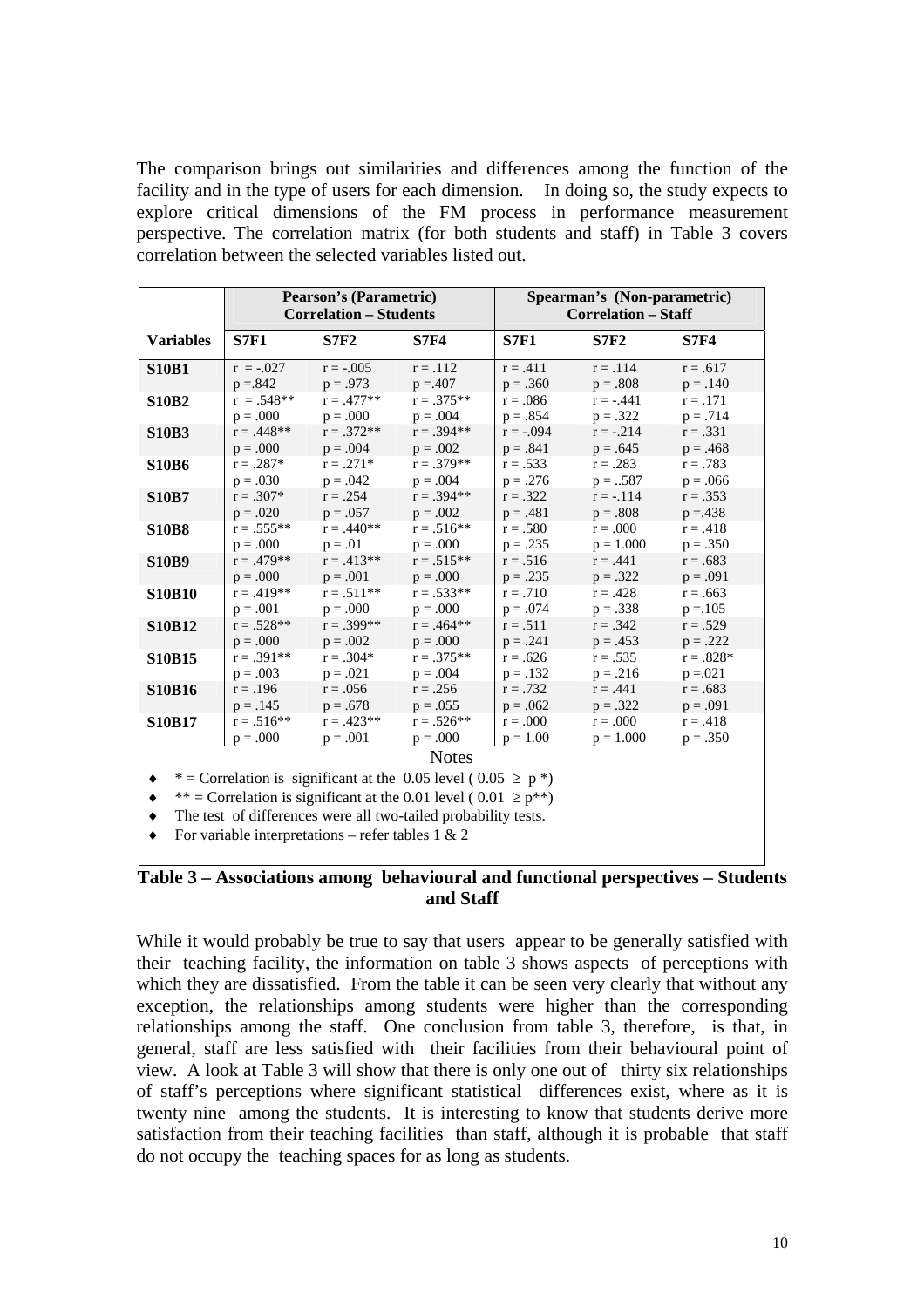## **6 SUMMARY AND CONCLUSIONS**

This pilot case investigates the performance measurement of facilities affiliated to teaching in HE, highlighting some important issues on various aspects of building performance. Unavailability of empirical studies that can be used in developing more valid and reliable constructs in the research is expected to be overcome by analysing the pilot study evidence. The partial results of the survey show , in contrast, that two groups showed significant differences in the level of satisfaction which they derived from most of the aspects analysed. In offering possible explanations for the results of the study, it is important to note that the observed differences between the two groups, is because of the characteristics of the group as a whole. Particular areas that warrant further investigation are the relationship of 'costs' and of 'satisfaction' while there will undoubtedly be external pressure to quantify more relationships of, and influences on, performance evaluation in HE teaching spaces and the applicability of balanced scorecard principles to such an environment.

The range of 'soft' user-related measurements within the case was large moving from irregular surveying activity through to stable, regular activity and culminating in theoretical 'best practice'. The degree of commonality between the findings herein and current literature suggests that the findings could be applicable at a generic level, and thus warrant further research. The analysis of the survey has also clarified some practical issues associated with the evolution of performance measurement. Although many organisations have been seeking actively to collect data from users and were enthusiastic that their efforts in these areas were beneficial, it appears that the revolution in performance measurement in HE has a long way to go before it is promoted as an integral part of management practice.

### **7 REFERENCES**

Aldridge, S. & Rowlely, J. (1998). Measuring customer satisfaction in higher education. *Quality Assurance in Education*. 6(4). Pp.197-204.

Alexander, K. (Ed).(1996). *Facilities management: theory and practice*. London: E & FN Spon.

Amaratunga, D. & Baldry, D. (1998). Appraising the total performance of higher educational buildings : A participatory approach towards a knowledge-based system. *Proceedings of RICS COBRA Conference, Oxford.*

Barrett, P.(1992). Development of a post-occupancy building appraisal model. In Barrett, P. (Ed). *Facilities management: research directions*. London : RICS books.

Barrett, P.(1994) *Facilities management: towards best practice*. LINK CMR

Becker, F. (1990). *The total workplace*. New York: Van nostrand reinhold.

Bernard, C.I. (1962). *The functions of the executive*. Harvard university press. Cambridge, MA.

British quality foundation. (1994). *Towards organisational excellence*. British quality foundation. London.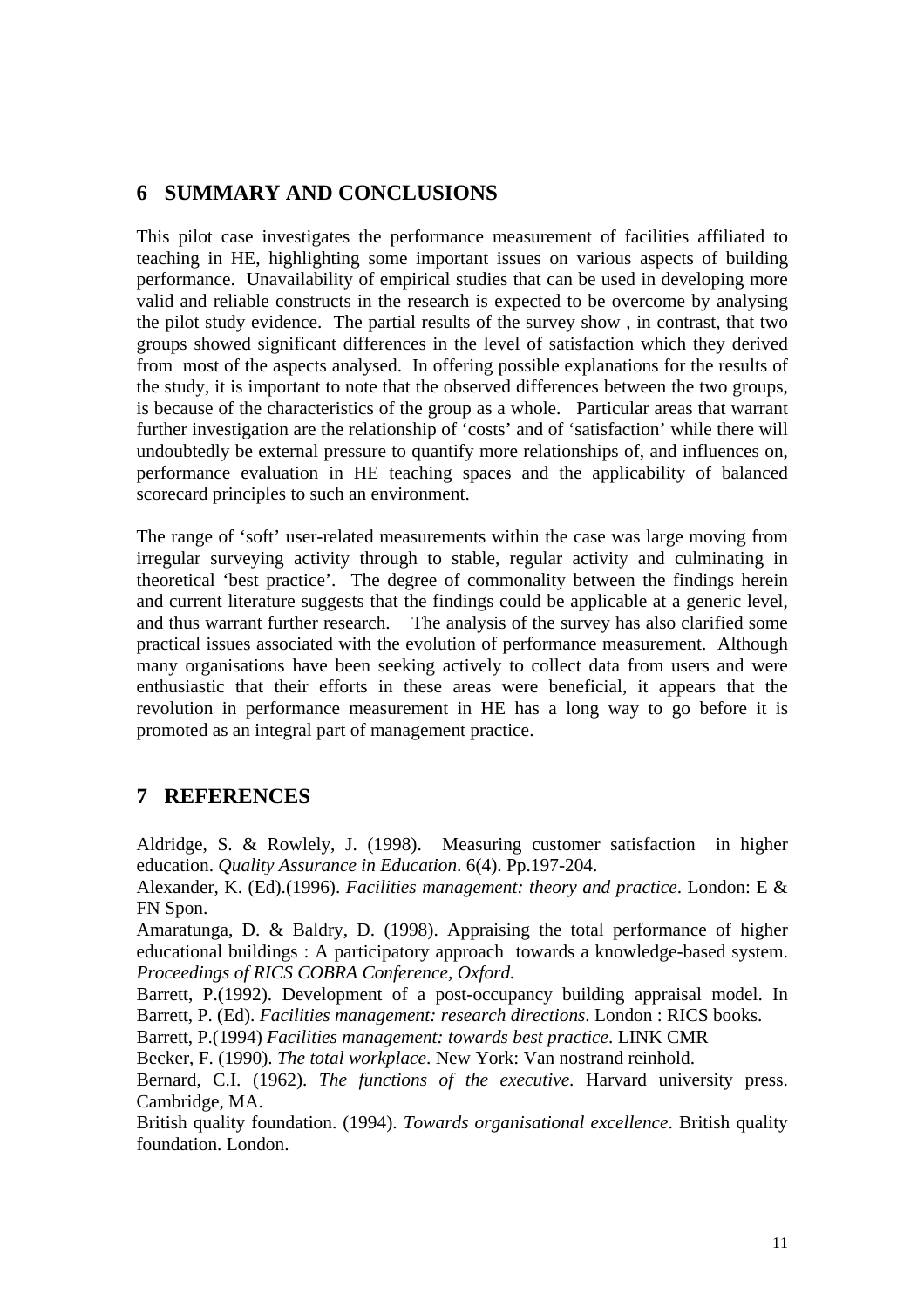Cooper, R. & Kaplan, R.S. (1991). The design of cost management systems: text, cases and readings. Prentice-hall, Englewood Cliffs, NJ.

Flynn, B.B., Schroeder, R.D. & Sakakibara, S. (1994). A framework for quality management research and an associated measurement instrument. *Journal of operations management*. 11. Pp.339-366.

Gibbs, A. (1997). Focus groups. *social research update*. [on-line serial], 19. Web: [http://www.soc.surrey.ac.uk/sru/SRU19.html](http://www.nova.edu/ssss/QR/QR3-2/tellis1.html)

Housley, J. (1997). Managing the estate in higher education establishments. *Facilities*. 15(3/4). Pp.72-83.

Kaplan, R.S. & Norton D.P. (1993). Putting the balanced score card to work. *Harvard Business Review*. Pp.134-142

Kaplan, R.S. & Norton, D.P. (1996). *The balanced score card*. Massachusetts, Boston: Harvard Business School press.

Kaplan, R.S. & Nortan D.P. (1992). The balanced score card – measures that drive performance. *Harvard Business Review*. Jan-Feb.Pp.171-79.

Kaplan, R.S. & Norton, D.P. (1996). Linking the balanced scorecard to strategy. *California Management review*. 39(1). Pp.53-79.

Lingle, J.H. & Schiemann, W.A. (1996). From balanced scorecard to strategy gauge : is measurement worth it? *Management Review*. March. Pp.56-62.

Loeh, J.M. & buck, A.S. (1996). Framework for selection of performance measurement systems : attributes of conformance. *The Journal of American Medic*. 275(7). Pp. 508.

Lynch, R.L. & Cross, K.F. (1991). *Measure Up*. London: Mandarin.

Neely, A., Gregory, M. & Platts, K. (1995). Performance measurement system design : A literature review and research agenda. *International journal of operations and production management*. 15(4). Pp. 80-116.

Neely, A. (1999). The performance measurement revolution :why now and what next? *International Journal of Operations and Production Management.* 19(2). Pp. 205-228.

Nutt, B.(1992). Facility management: The basis for applications research. In Barrett, P. (Ed). *Facilities management: research directions*. London: RICS books.

Owen, D. (1995). Facilities management is not just a radio station. *Chartered Surveyor*. June. Pp.2-5.

Peters, T. (1989). *Thriving on chaos*. London: Pan Books, Macmillan

Preiser, W.F.E. (Ed). (1985). *Programming the built environment*. New York: Van Nostrand Reinhold company.

Preiser, W.F.E., Robinowitz, H.Z. & White, E.T. (1988). *Post-occupancy evaluation*. New York: Van Nostrand Reinhold.

Preiser, W.F.E. (1995). Post-occupancy evaluation: how to make buildings work better. *Facilities*. (11). Pp. 19-28

Simpson, E.(1996).An assessment of facilities management performance: a look behind the scenes, a stroll around the block and a voyage into hyperspace. *Proceedings of the RICS COBRA Conference* , Bristol.

Sinclair, D. & Zairi, M. (1995). Effective process management through performance measurement. *Business Process Re-engineering and Management Journal*. 19(1). Pp.75-88.

Wood, S. & Worthing, D. (1996). Post-occupancy evaluation of higher education buildings: a case study. *Proceedings of the RICS Cutting edge conference,* Bristol.